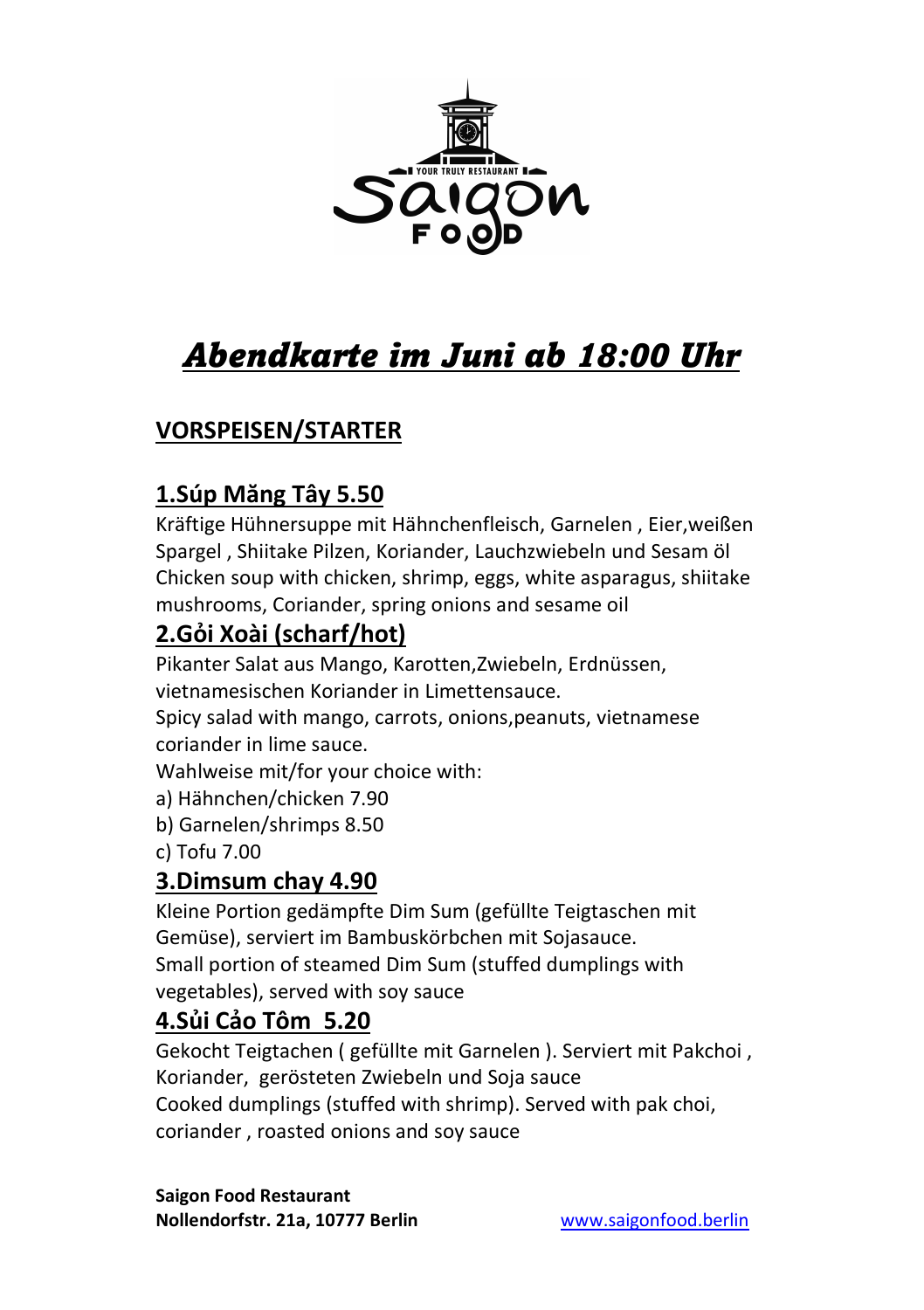

## HAUPTGERICHTE/MAIN DISHES

# 5 .Sốt Đậu Phộng

Erdnuss sauce mit Kokosmilch und Gemüse . Abgeschmeckt mit frischen Kräutern und serviert mit Jasminreis

Peanut sauce with coconut milk and vegetables . Flavored with fresh herbs and served with jasmin rice

Wahlweise mit/for your choice with:

- a) Hähnchen/chicken 9.50
- b) gebackene Hähnchenbrust/deep-fried chicken breast 11.00
- c) Rindfleisch/beef 10.90
- d) kross gebratene Entenbrust/deep-fried duck breast 12.90
- e) Garnelen/shrimps 11.90
- f) Tofu 9.00

## 6.Sốt Chua Ngọt

Süß- sauer sauce mit Ananas,Zwiebeln,Tomaten und Mais. Abgeschmeckt mit frischen Kräutern und serviert mit Jasminreis Sweet and sour sauce with pineapple, onions, tomatoes and corn. Seasoned with fresh herbs and served with jasmine rice Wahlweise mit/for your choice with:

- a) Hähnchen/chicken 9.50
- b) gebackene Hähnchenbrust/deep-fried chicken breast 11.00
- c) Rindfleisch/beef 10.90
- d) kross gebratene Entenbrust/deep-fried duck breast 12.90
- e) Garnelen/shrimps 11.90
- f) Tofu 9.00